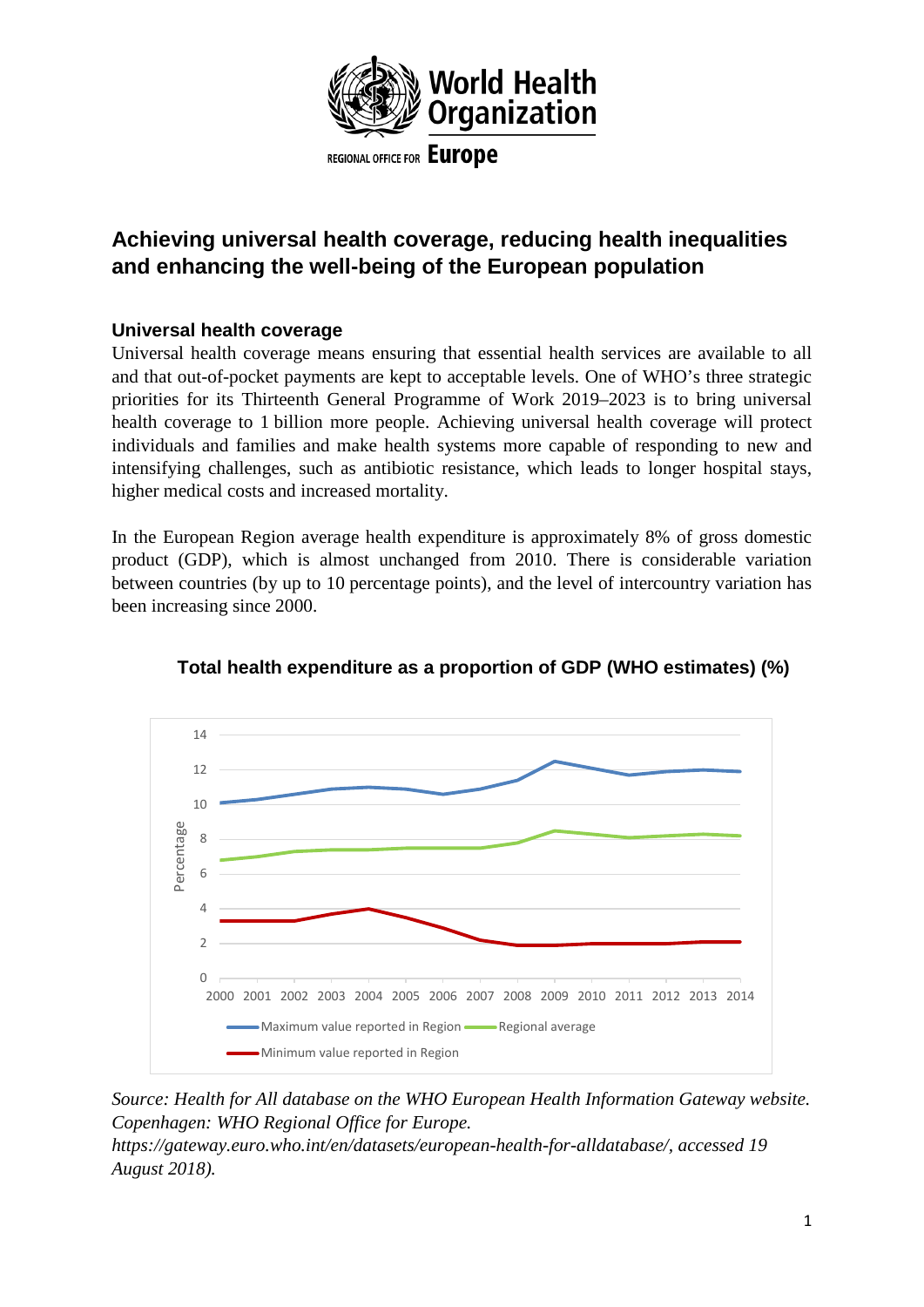There is also a strong correlation between a country's public expenditure on health, and private out-of-pocket payments by citizens. Citizens of countries with low levels of public expenditure on health usually experience high levels of out-of-pocket payments, which may lead to financial hardship for households and adverse health outcomes.

Analysis suggests that once the out-of-pocket share falls below 15% of total health spending, very few households experience catastrophic or impoverishing levels of health expenditure. Unfortunately, for the majority of the 53 countries in the Region, the out-of-pocket share is higher than that. However, the share varies greatly by country, from approximately 5% up to 72%.

Indicators that progress is being made towards universal health coverage include declining maternal mortality rates and increasing rates of successful treatment of new pulmonary tuberculosis cases, and both of these are evident in the Region. However, for both indicators there are large differences among individual Member States.

#### **Reducing health inequalities**

Social determinants of health, including political, social, economic, institutional and environmental factors, shape the conditions of daily life and contribute to health, well-being and the onset of illness throughout a person's life. The presence of health inequalities indicates that health and well-being outcomes are not fairly distributed among countries or population groups. However, national policies that address the reduction of health inequalities by improving the social determinants of health can lead to improvements in the overall health and well-being of the entire population.

Of the 53 countries in the European Region, 42 have put strategies in place to address inequalities. However, the absolute differences between some countries remain very large for some indicators, requiring stronger action in specific cases.

#### **Infant mortality**

Infant and maternal mortality are among the most important indicators for the health status of a country. Since 2010, infant mortality rates in the European Region have fallen annually by 1.4%, and, overall, the Region is on track to reach target 3.2 of the Sustainable Development Goals, which aims to "reduce neonatal mortality to at least as low as 12 per 1000 live births and under-5 mortality to at least as low as 25 per 1000 live births" by 2030.

#### **Primary education**

From 2010 to 2015, the overall proportion of children of official primary school age not enrolled in primary education in the European Region fell from 2.6% to 2.3%. However, the variation between Member States in the Region is great, with values ranging from 0.1% to 10.1%.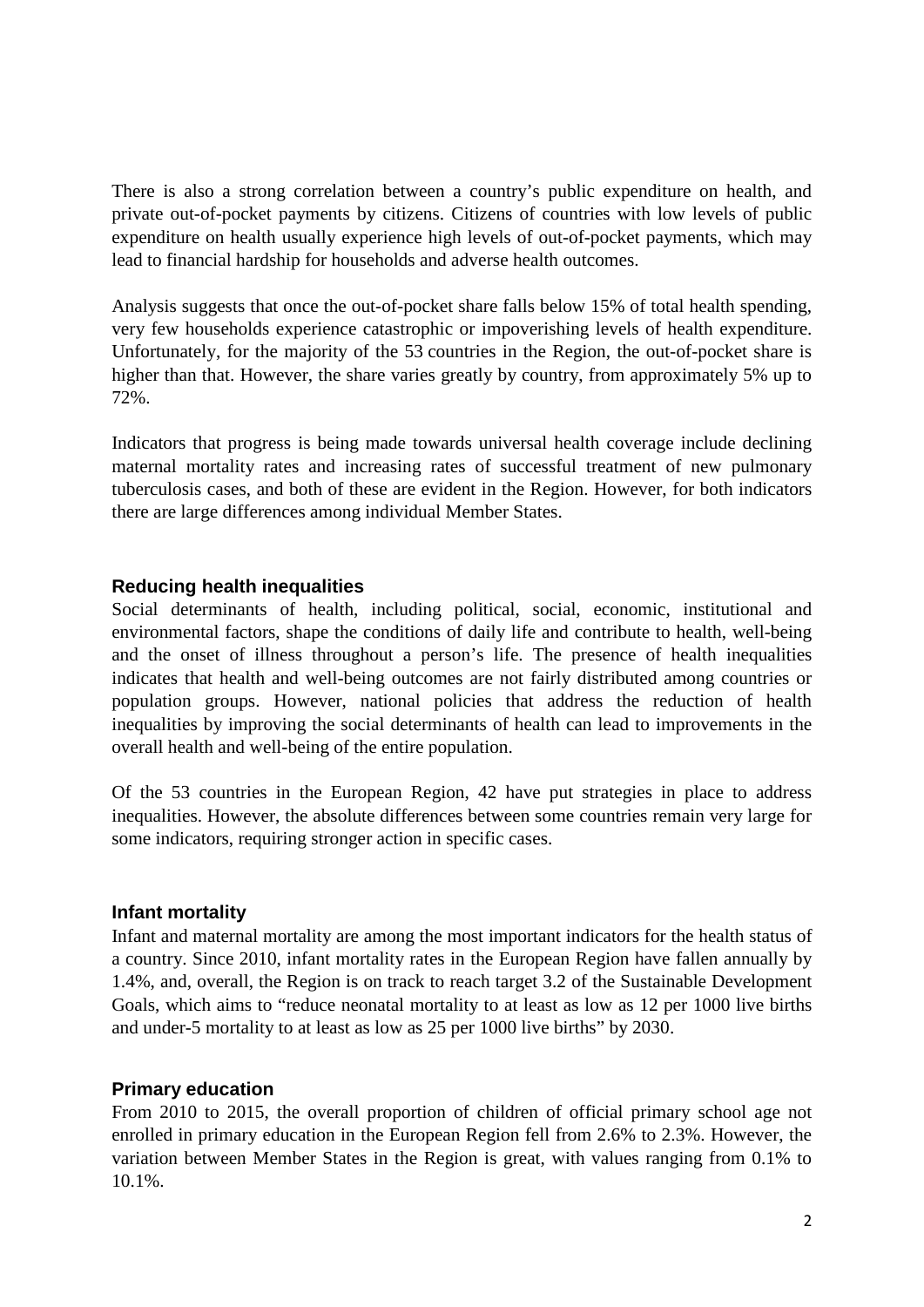# **Secondary education**

On average, in the European Region, the percentage of the adult population that has completed at least secondary education remains almost unchanged (around 50%). However, there are large differences between countries: the maximum reported value of the adult population that has completed at least secondary education is above 80%, while the minimum reported value is 34%.

#### **Household consumption**

In the European Region, there has been a steady increase in the regional average of household final consumption expenditure per capita, which is the highest reported since 2000 (US\$ 15 120).

#### **Income inequality**

The regional average income inequality in the European Region has slightly decreased.

#### **Unemployment**

In the reported five years, the average unemployment rate in the European Region marginally decreased, by 0.2%. However, there is wide variation in the levels of unemployment across the Region, with unemployment rates ranging from 0.5% to above 26%.

# **Enhancing the well-being of the European population**

While the notion of "enhanced well-being" can be measured by certain objective indicators, it is also influenced by cultural factors and values, traditions and beliefs. Therefore, it also should be evaluated through qualitative indicators, along with subjective experiences of wellbeing.

Improved well-being contributes to better mental and physical health, higher productivity at work and, in turn, stronger economies. Careful design, monitoring and implementation of well-being policies and strategies will therefore need to continue in the European Region.

# **Life satisfaction**

Only one subjective indicator has been reported on across the European Region: life satisfaction. This was determined as the response to the question "How satisfied are you with life these days?", on a scale of 0 (least satisfied) to 10 (most satisfied).

Across the European Region, life satisfaction scored a 6, but variation between Member States was pronounced: some Member States had a score of 5.0 or below, while others had some of the highest scores in the world, reaching up to 7.6.